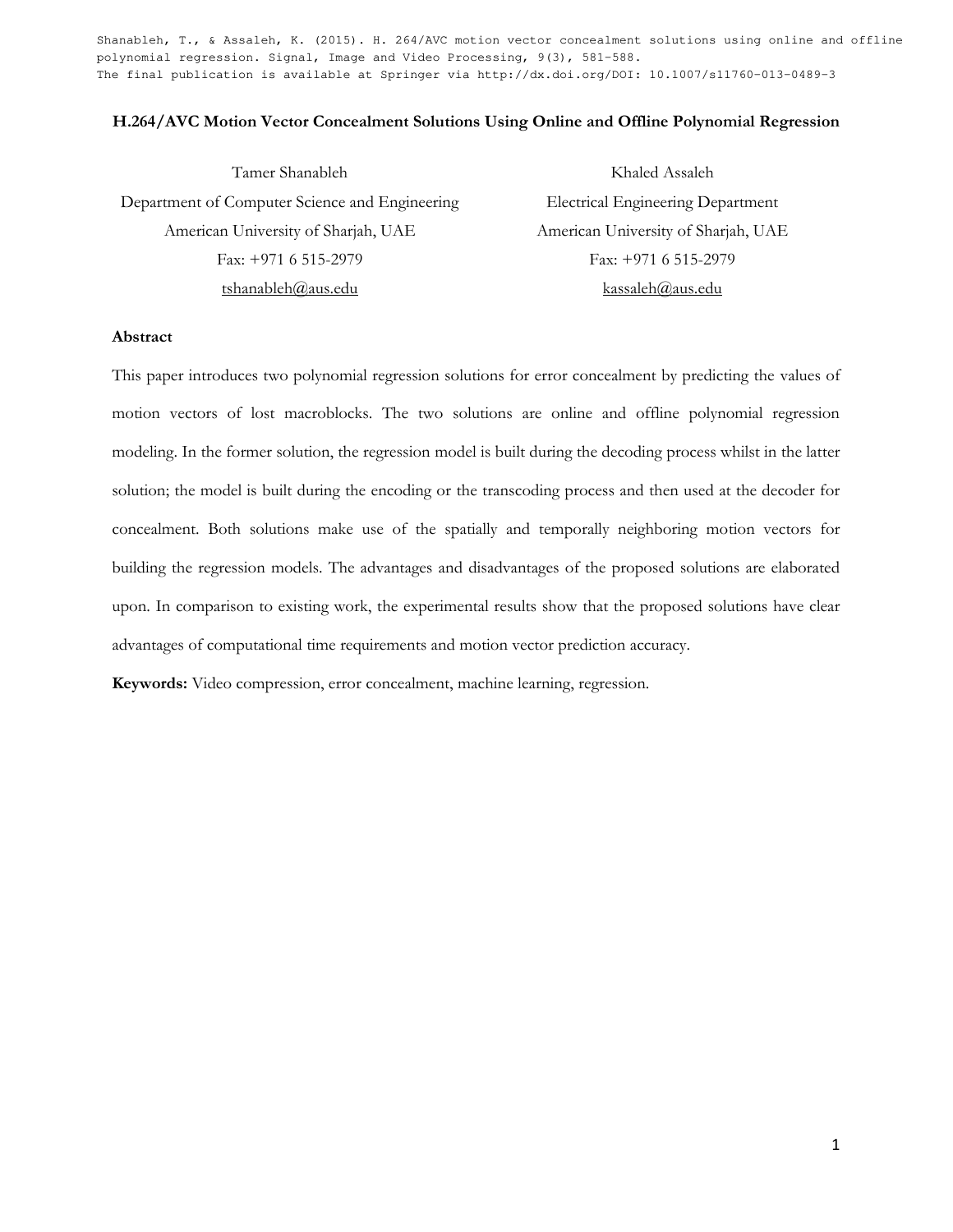#### **1. Introduction**

The H.264/AVC video codec [1] is designed with error resiliency capabilities. The error resiliency tools available can be divided into two categories. In one category, video is streamed from a pre-encoded content and there is no feedback channel available. In the other category, the video is streamed from a live source and a feedback channel is available. In the former category the following tools are available. Data partitioning which enables unequal error protection. Flexible MacroBlock (MB) ordering enables scattering errors to the whole frame. Redundant slices enable the decoder to replace a corrupted or a lost slice. And lastly, adaptive intra refresh reduces error propagation. On the other hand, in the latter category where a feedback channel is available, the above-mentioned tools are used in addition to two tools which are SP-frames and reference frame selection which are used to eliminate temporal error propagation without the use of I-frames. An introduction to the above tools can be found in [2].

However, in the H.264/AVC codec, error concealment is a normative part of the ISO/IEC standard, therefore different venders can implement their own error concealment strategies. In general, to recover from errors, a compliant decoder starts by detecting the existence of an error and resynchronizes the decoding process. This is then followed by error concealment which can make use of the available error resiliency tools and apply various spatio-temporal error concealment.

The focus of this paper is on temporal error concealment through the use of regression models to predict the values of Motion Vectors (MVs) of a lost MB. Temporal error concealment is not specific to H.264/AVC, it has been previously proposed for MPEG-1 and MPEG-2 video as proposed in [3]. It was proposed to recover MV values of P-frame through the vectorial sum of forward and backward MVs of B-frames. It was also proposed to make use of neighboring MVs to compile a list of candidate MVs for concealment. Many of the existing concealment solutions were then customized and enhanced for the H.264/AVC codec with the major difference of the introduction of variable size motion compensation blocks and reference frame selection.

In the literature, error concealment solutions for recovering from the loss of full frames have been reported. Examples of such solutions are reported in [4] and [5]. It is more common though to assume slice loss as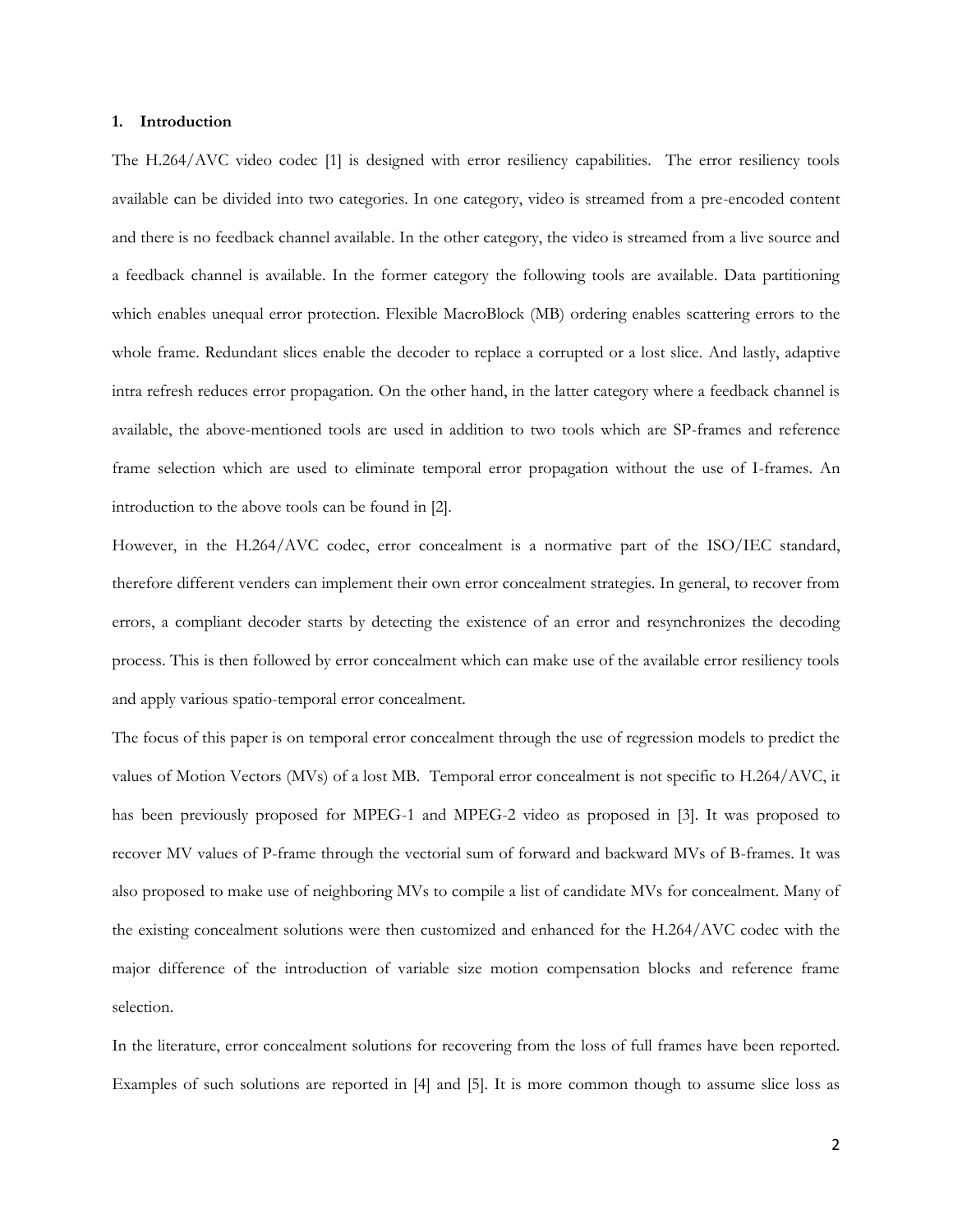opposed to frame loss since H.264/AVC coding is based on slice structures. Examples of partial frame concealment was proposed in [6] to recover sub-block MVs using weighting boundary match which is suitable for concealing areas with high motion activity. A hybrid concealment solution is proposed in [7] where it was proposed to use the temporal activity of the prediction source and the coding types of neighboring MBs to decide on the concealment mode to use (i.e. spatial or temporal). The outer boundaries of a lost MB can also be used to search for a good match in the previous frame as reported in [8]. Regression models are also used at the decoder to predict the values of lost MVs. For instance [9] and [10] proposed to construct regression models based on the spatial relationship between sub-block locations and their motion vectors.

The aforementioned existing work on error concealment using regression falls under online regression modeling where the regression model is built at the decoder when needed. In this work, we extend the existing work in terms of proposing an offline regression solution where the regression models are built prior to decoding. We also propose an online regression solution that takes both the spatial and the temporal dimensions into account. The latter solution is shown to offer higher concealment quality. On the other hand the former solution has an attractive feature of reduced processing time where the model building is done prior to decoding.

The paper is organized is follows. Section 2 introduces both the online and the offline regression concealment solutions. Section 3 presents the experimental results. Lastly Section 4 concludes the paper.

#### **2. Proposed polynomial regression solutions**

In this work, a lost MB is concealed by predicting its MVs from the neighboring vertical, horizontal and temporal MVs. Four MVs from each direction are used for predicting the MVs of a lost MB. We assume that MBs are partitioned into 4x4 sub-blocks. If the MB partitioning is larger than 4x4, then the MV value is replicated accordingly. Likewise, the concealment is applied to 4x4 sub-blocks in a lost MB.

We propose two solutions for the MV concealment. The first solution is based on online regression where the regression model can be built and used at the decoder side. The second solution is based on offline regression where the regression model is built at the encoder or transcoder and used at the decoder. Each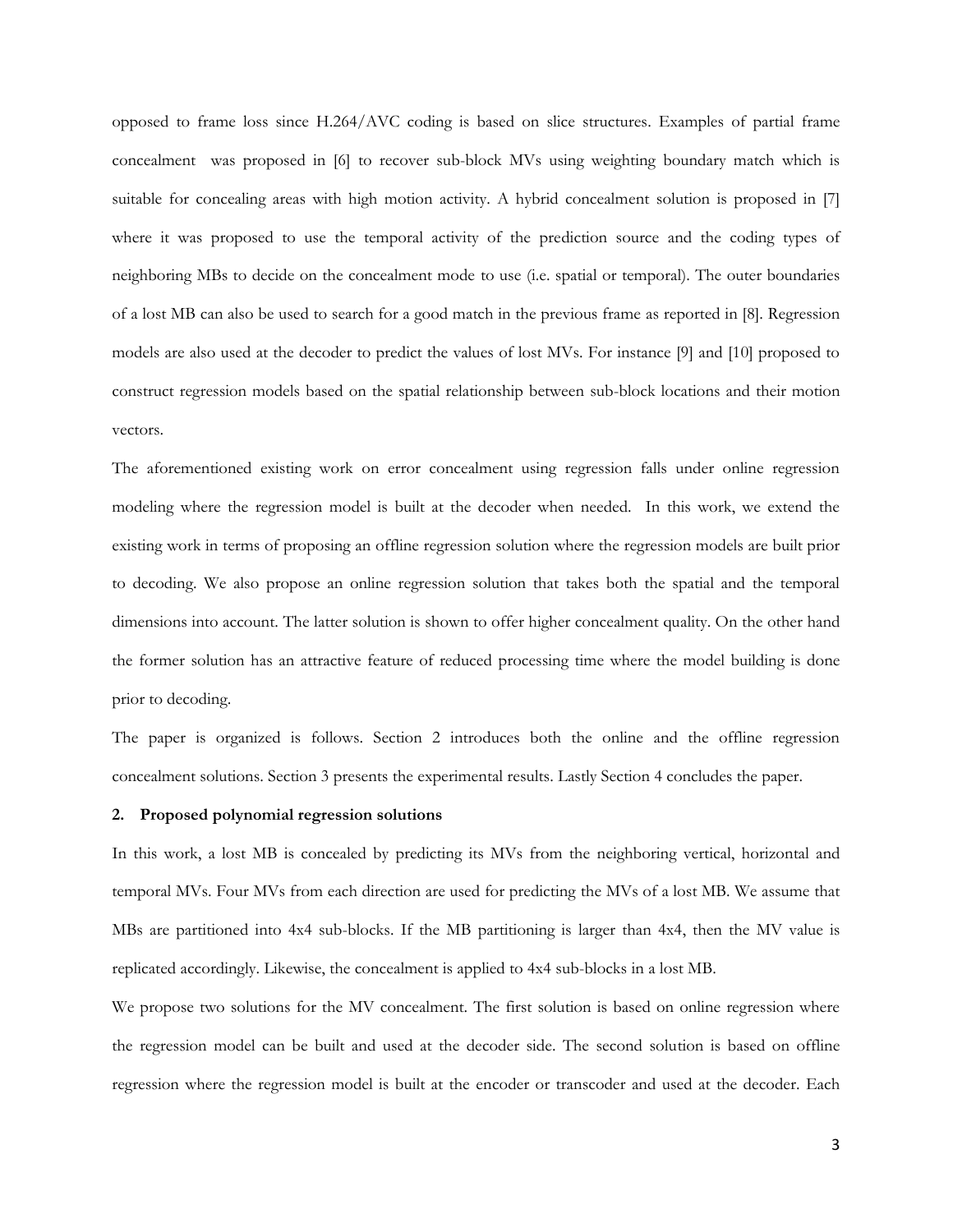solution has its advantages and disadvantages. Namely, the online regression solution does not require passing model parameters to the decoder. On the other hand, the offline regression model shifts the complexity of computing the model parameters away from the decoder. In the experimental results section, we further elaborate on the difference between the two solutions in terms of concealment accuracy and computational time requirements.

#### **2.1 Online regression modeling**

The input to the polynomial regression model in this solution are the predictor variables represented by the vector **p***<sup>d</sup>* and the response variable represented by vector **r***d*. The subscript refers to the direction of neighboring MVs used for building the model. When the MVs on the left or right of the lost MB are used for building the model then the direction is horizontal '*h'*. Likewise the direction is vertical '*v*' if the MVs above or below the lost MB are used and lastly, the direction is temporal '*t*' if the co-located MVs from the previous frames are used. In all cases, a 4x4 partition size is assumed and 4 MVs are used from the neighboring MBs, i.e. left, right, top, bottom. In the temporal direction on the other hand, 4 MVs from the previous 4 colocated MBs are used. The predictor variables in this solution are simply the spatial indices of the neighboring MVs which will be represented as negative integers. On the other hand, the response variables are the actual values of the corresponding MVs. Clearly, the prediction models are repeated for both the *x* and *y* MV components. It is worth mentioning that H.264/AVC allows the use of dispersed MB ordering in which every other MB is assigned to a different slice. Hence when a slice loss occurs, the top, bottom, left and right MBs are available for concealment [12].

The proposed online regression solution is further illustrated in Figure 1. If the decoder detects a lost slice then each lost MB is concealed individually. Three regression models are built for each MB at the decoder, the model is then used to predict the values of lost MVs which will be used for error concealment.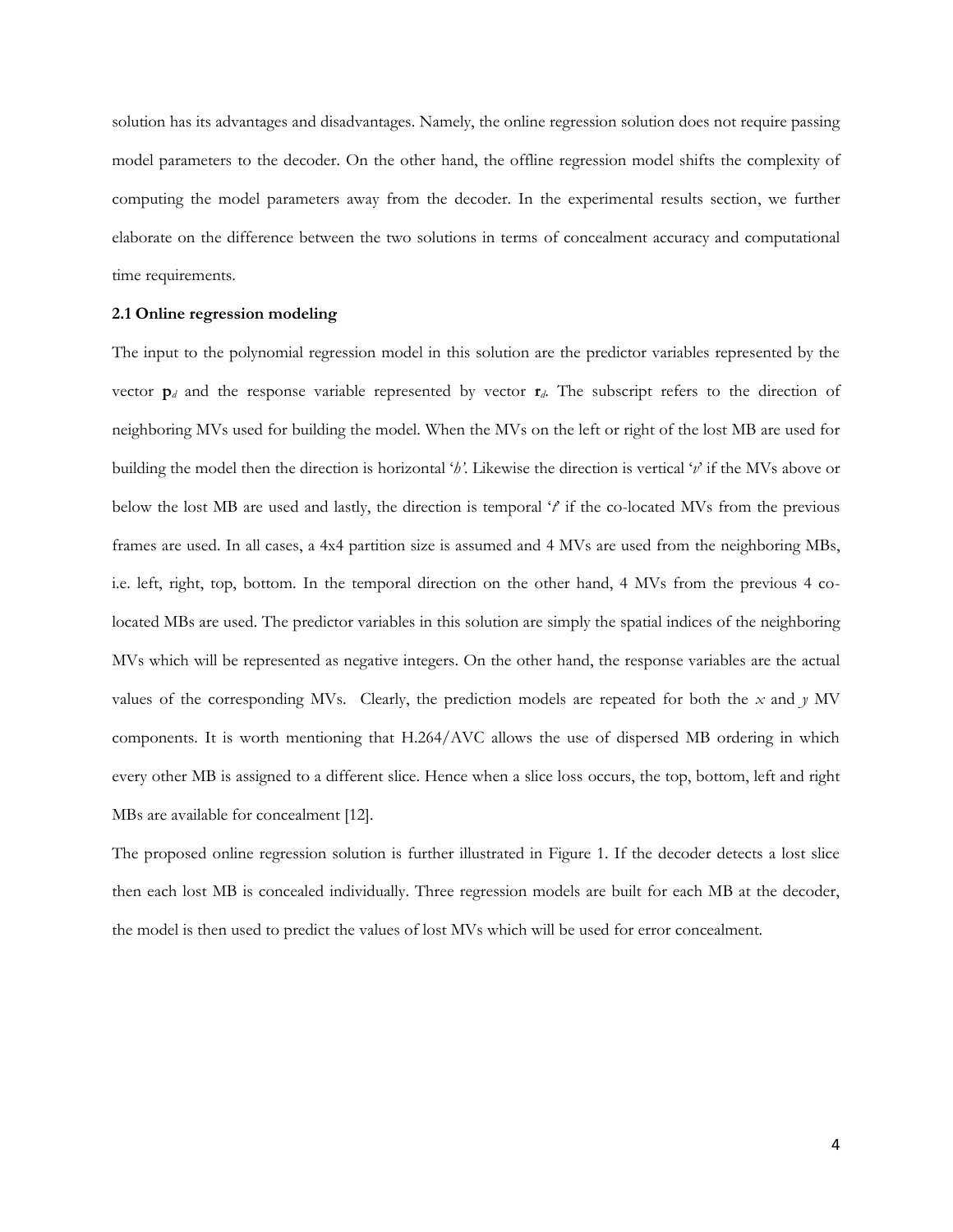

Figure 1. Flowchart illustrating the proposed online regression solution.

A MV is represented as  $V_{i,j,x,y}^t$  where the superscript indicates a frame at time *t*. The subscripts indicate the *x*,*y* coordinates of a 4x4 sub-block in a MB at the *i,j* coordinates. For a particular example of building regression models for the top left 4x4 sub-block in a lost MB, the predictor variables and response variables are represented by:

$$
\mathbf{p}_{h} = \begin{bmatrix} 1 \\ 2 \\ 3 \\ 4 \end{bmatrix} (1), \quad \mathbf{r}_{h} = \begin{bmatrix} V_{i-1,j,3,0}^{t} \\ V_{i-1,j,2,0}^{t} \\ V_{i-1,j,1,0}^{t} \\ V_{i-1,j,0,0}^{t} \end{bmatrix} (2), \quad \mathbf{p}_{v} = \begin{bmatrix} 1 \\ 2 \\ 3 \\ 4 \end{bmatrix} (3), \quad \mathbf{r}_{v} = \begin{bmatrix} V_{i,j-1,0,3}^{t} \\ V_{i,j-1,0,2}^{t} \\ V_{i,j-1,0,1}^{t} \\ V_{i,j-1,0,0}^{t} \end{bmatrix} (4), \quad \mathbf{p}_{t} = \begin{bmatrix} 1 \\ 2 \\ 3 \\ 4 \end{bmatrix} (5),
$$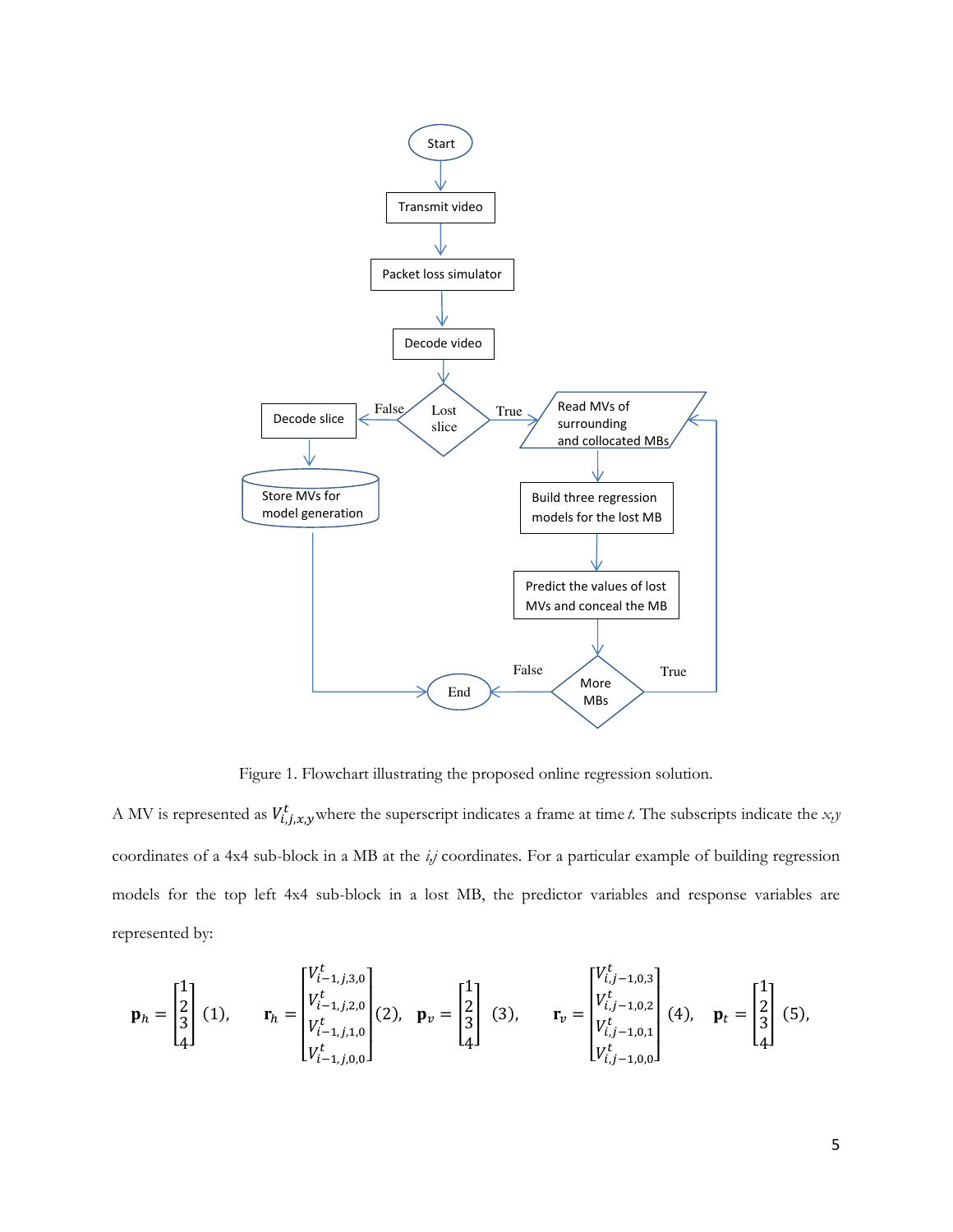$$
\mathbf{r}_{t} = \begin{bmatrix} V_{i,j,0,0}^{t-1} \\ V_{i,j,0,0}^{t-2} \\ V_{i,j,0,0}^{t-3} \\ V_{i,j,0,0}^{t-4} \\ V_{i,j,0,0}^{t-4} \end{bmatrix}
$$
 (6)

Where  $\mathbf{p}_h$ ,  $\mathbf{p}_v$  and  $\mathbf{p}_t$  refer to the predictor vectors pertaining to the neighboring MVs in the horizontal, vertical and temporal directions. Likewise  $\mathbf{r}_h$ ,  $\mathbf{r}_v$  and  $\mathbf{r}_t$  refer to the response vectors containing the values of the neighboring MVs in the horizontal, vertical and temporal directions.

Although the predictor vectors  $\mathbf{p}_h$ ,  $\mathbf{p}_v$  and  $\mathbf{p}_t$  contain the same values, nonetheless, the spatio-temporal distances between the motion vectors in the spatial and the temporal directions are different. Additionally, in some cases, the MVs of the temporally co-located MBs resemble those of the current MB more than the spatially neighboring MVs and vice versa. Hence, it is important to take the three directions into account using different weights as proposed in Equation (9).

Notice that both the predictors and the response variables pertain to the neighboring MVs only, they do not contain information about the lost MVs. In this solution the regression models are built at the decoder hence the name online regression. For each lost MB the decoder computes three regression models for each of the 4x4 partitions. The models are then used to predict the values of lost MVs. The predictor variables in this case are the spatial indices of lost MVs which are represented as negative numbers.

In [10] it was reported that the best mapping between the predictors and the response variables can be achieved provided that the predictors are expanded into a second order regression model. Such a model contains constant, linear, cross product and squared terms [11]. The mapping of predictors into the response variables is achieved by using mean-squared error as the objective criterion such that:

$$
\mathbf{w}_d^{opt} = \arg_{\mathbf{w}} \min \|\mathbf{x}_d \mathbf{w} - \mathbf{r}_d\|_2 \qquad (7)
$$

Where  $\|\cdot\|_2$  denotes the  $l_2$  norm, **w** is a vector of model weights to be estimated and  $\mathbf{x}_d$  is the expanded predictor vector using polynomial expansion as introduced in [11]. Minimizing the objective function results in:

$$
\mathbf{w}_d^{opt} = (\mathbf{x}_d \mathbf{x}_d)^{-1} \mathbf{x}_d \mathbf{x}_d
$$
 (8)

6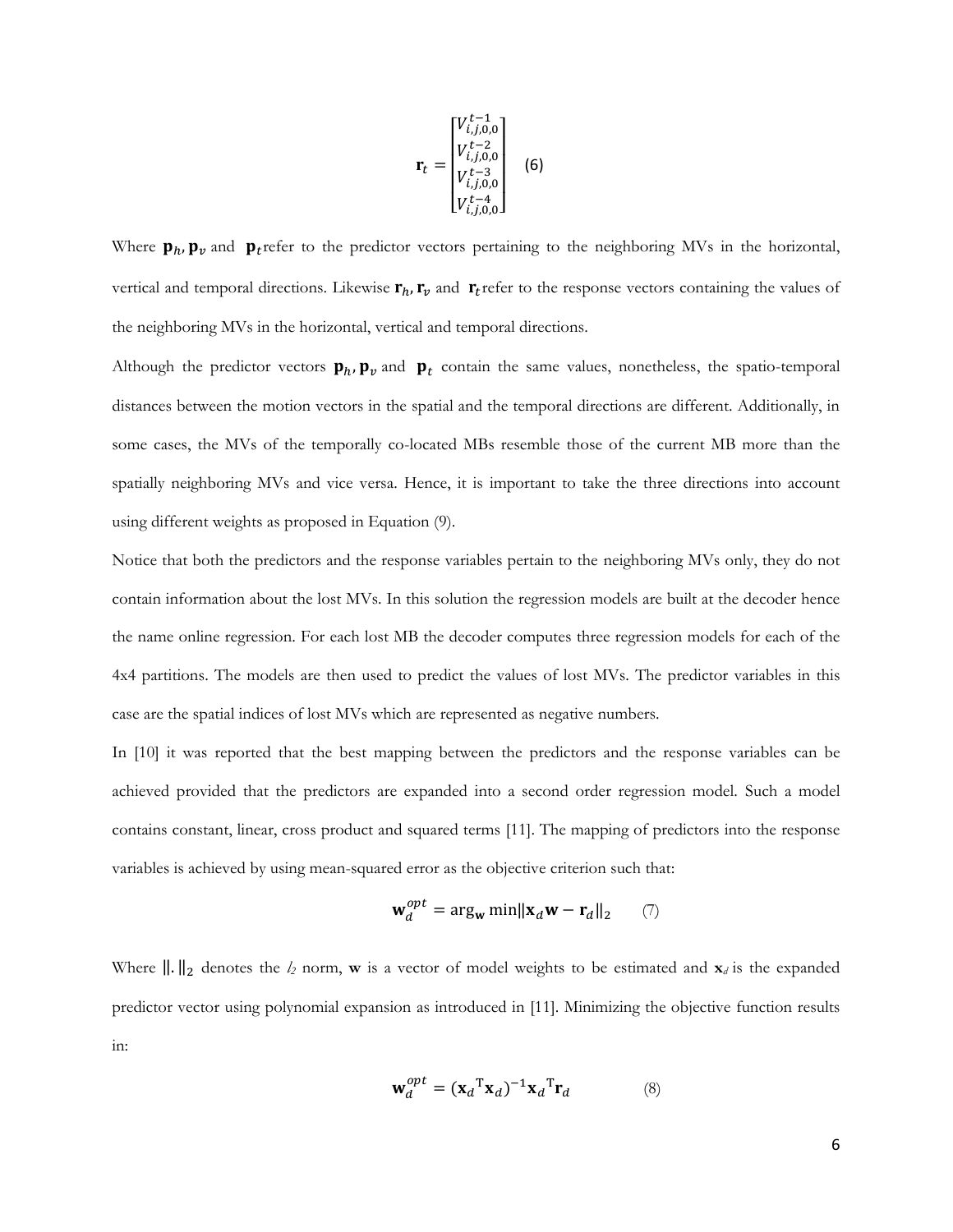Where  $w_d^{opt}$  are the model weights for one of the three prediction directions. The subscript *d* refers to '*h'*,'*v' or 't'.* Once the model weights are computed, a lost MV can be predicted by expanding its spatial index into a second order and then multiplying it with the model weights. This results in 3 predicted MVs per 4x4 partition. The predicted MVs can be merged using weighted averaging where the weights are inversely proportional to the variance of the neighboring MVs in that particular direction. In video compression, the homogeneity of neighboring MVs in a given direction indicates a similar motion pattern. Likewise the heterogeneity of MVs in given direction indicates that different parts on the same region are moving in different directions. As such, this homogeneity of motion can be assessed in terms of computing the standard deviation of the motion vectors.

For instance, if the variance of the MVs from the temporal direction is low then the corresponding predicted MV will have a higher weight and so forth. Consider a particular example where *d* refers to the temporal direction *t*. The corresponding weight used in computing the final MV is computed as:

$$
w_{\mathbf{r}_t} = 1 - \left(\frac{\sigma_{\mathbf{r}_t}}{\sigma_{\mathbf{r}_v} + \sigma_{\mathbf{r}_h} + \sigma_{\mathbf{r}_t}}\right) \tag{9}
$$

Where  $\sigma_{r_t}$ ,  $\sigma_{r_v}$  and  $\sigma_{r_h}$ refer to the standard deviation of the neighboring MVs in the temporal, vertical and horizontal directions respectively.

Note that this solution is different than the one proposed in [10] in three ways. The first difference is due to the use of the temporal dimension to construct a third regression model. The second difference is due to the use of weighted averaging as explained in Equation 9. Lastly, a 4x4 partitioning structure is not forced at the encoder; rather, when building the regression models, the MVs are replicated to emulate a 4x4 partitioning structure if needed.

### **2.2 Offline regression modeling**

In the second solution, an offline regression approach is proposed in which the model parameters are computed at the encoder or the transcoder and used at the decoder for concealment purposes. Again, 3 models are generated according to the direction of the neighboring MBs used for concealment.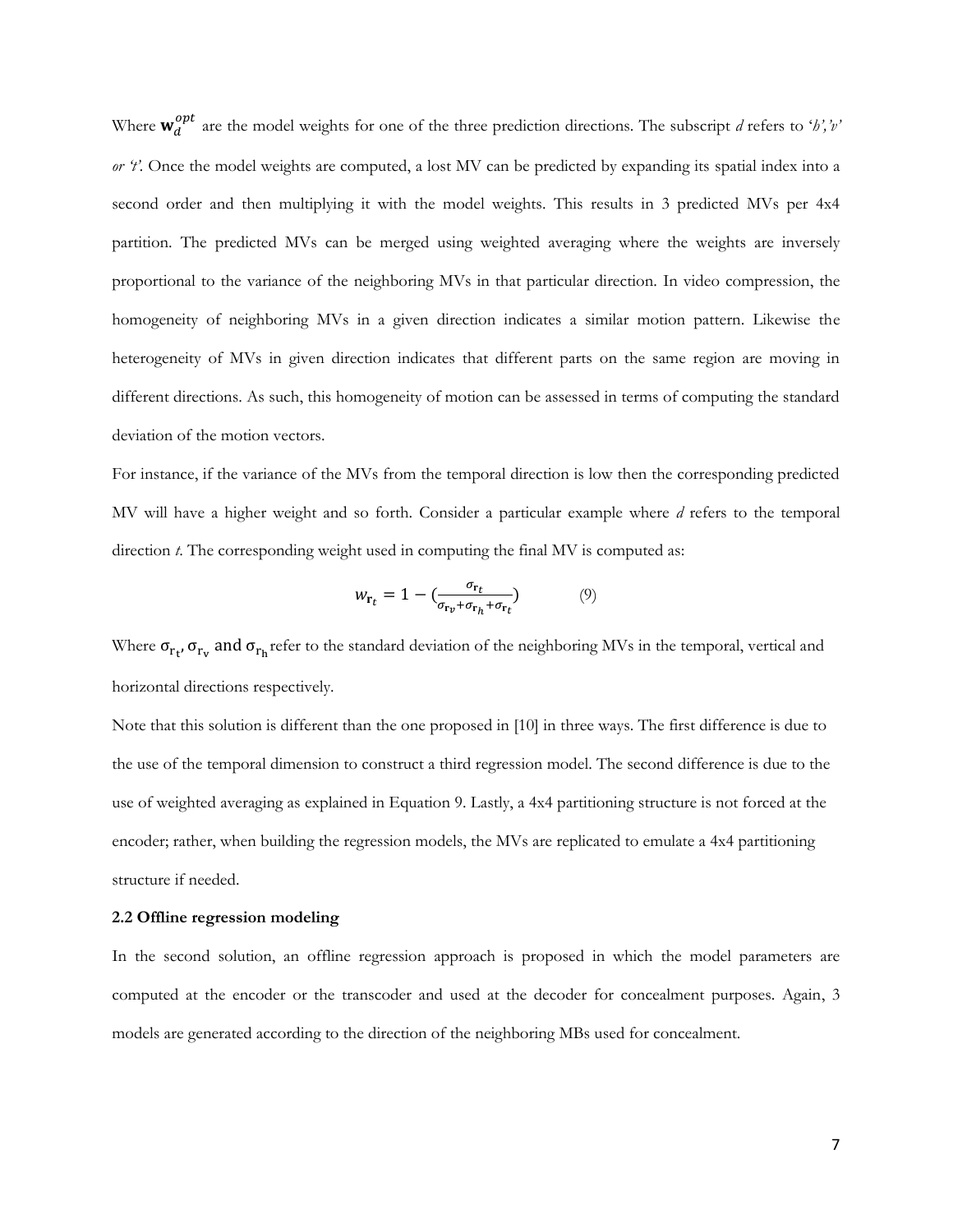Since the regression models are built at the encoder or transcoder then we can make use of the values of the MVs to be predicted in building the model. More specifically, the predictor variables in this case are generated from the neighboring MVs and the response variables are the actual values of the MVs to be predicted at the decoder. The proposed online regression solution is further illustrated in Figure 2. Part (a) of the figure illustrates the concept of building three regression models that will be used for predicting the values MVs for all lost MBs. This is in contrast to the proposed online regression solution of Section 2.1, where three regression models are built for each lost MB at the decoder side. Part (b) of the figure illustrates the MB concealment at the decoder side. If a slice is lost, then the decoder will predict the lost MVs of each MB using the three model weights that are received by the decoder. Therefore, the concealment process is fast and can be carried out in real-time as shall be illustrated in the experimental results section.



Figure 2. Flowchart illustrating the proposed offline regression solution. (a) Model building (b) Error concealment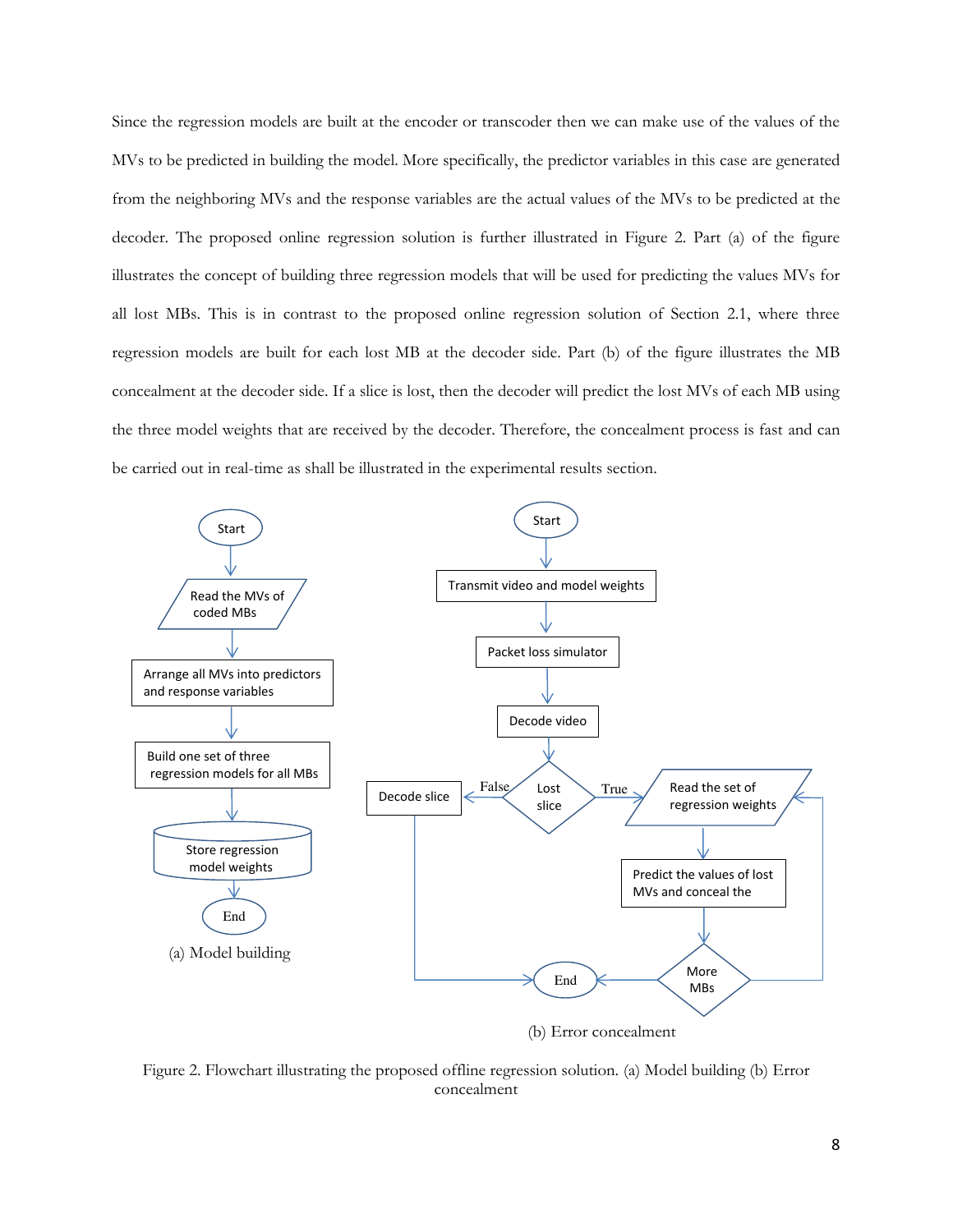The predictor variables are organized in a matrix format and the response variables are represented as a vector. For a particular example, consider the top left 4x4 partition in the lost MB. The predictor variables generated from the horizontal direction for a total of *F* frames each with *IxJ* MBs are represented by the following matrix:

$$
P_h = \begin{bmatrix} 1 & V_{0,0,0,3}^1 & V_{0,0,0,2}^1 & V_{0,0,0,1}^1 & V_{0,0,0,0}^1 \\ \vdots & \vdots & \vdots & & \vdots & \vdots \\ 1 & V_{l,J-1,0,3}^1 & V_{l,J-1,0,2}^1 & V_{l,J-1,0,1}^1 & V_{l,J-1,0,0}^1 \\ \vdots & \vdots & \vdots & & \vdots & \vdots \\ 1 & V_{0,0,0,3}^F & V_{0,0,0,2}^F & V_{0,0,0,1}^F & V_{0,0,0,0}^F \\ \vdots & \vdots & \vdots & & \vdots & \vdots \\ 1 & V_{l,J-1,0,3}^F & V_{l,J-1,0,2}^F & V_{l,J-1,0,1}^F & V_{l,J-1,0,0}^F \end{bmatrix}
$$
\n
$$
(10)
$$

The first row in the matrix starts with the constant '1', this is required in multiple regression for the computation of the intercept term. The second item of the row;  $V_{0,0,0,3}^1$ , refers to the MV of the 4x4 block at coordinates 0,3 of the MB at index *i=0, j*=0. In the second row,  $V_{1,J-1,0,3}^{1}$  refers to the MV of the 4x4 block at coordinates 0,3 of the MB at index *i=I, j=J-1* and so forth.

Denote by  $V_{i,j,0,0}^{f}$  the value of the MV to be predicted at frame number *f*. The corresponding response variables for this example are represented by the following vector:

$$
\boldsymbol{r}_{h} = [v_{0,1,0,0}^1 \quad \dots \quad v_{I,J,0,0}^1 \quad \dots \quad v_{0,1,0,0}^F \quad \dots \quad v_{I,J,0,0}^F]^{\mathrm{t}} \tag{11}
$$

Again, as the case with the online regression solution, the predictor matrix is expanded into a second order regression model. Thereafter, the nonlinear mapping between the expanded predictors and the response variables is performed using a similar arrangement to Equations 7 and 8 above. Unlike the online regression solution, in this case only three model weights are generated for each of the 4x4 sub-blocks, therefore a total of 16 sets of model weights are generated. Clearly one can propose a more robust solution in which the video sequence is split into a number of sub sequences and generate more sets of model weights.

The proposed solutions are compared against each other in terms of prediction and concealment accuracy. They are also compared in terms of computational time requirements.

#### **3. Experimental results**

The experiments are implemented using the H.264/AVC Joint Model reference software. Video sequences are encoded using the baseline profile. A slice structure is used in which macroblocks are assigned to slices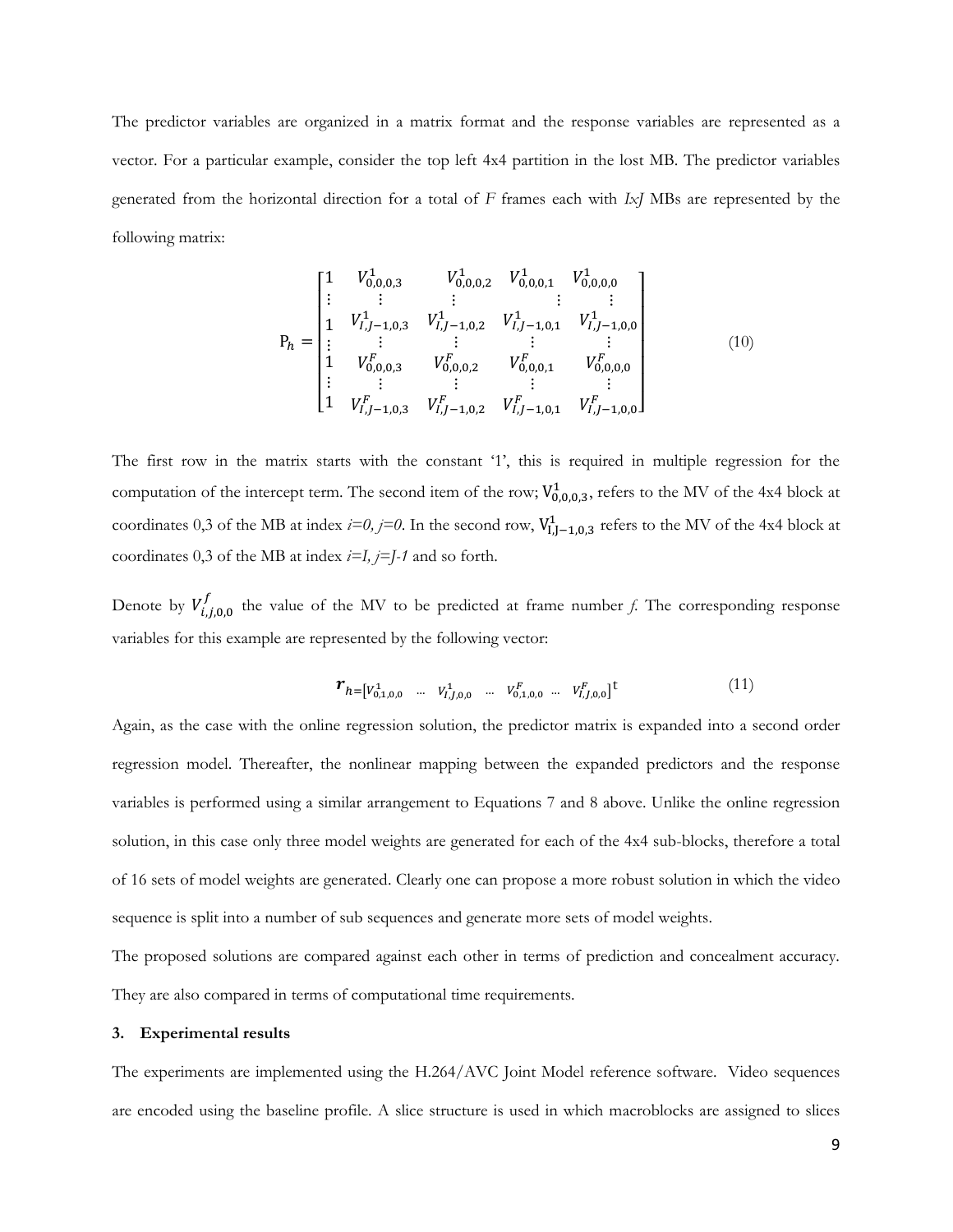using dispersed macroblock ordering. As mentioned previously, when a slice is lost, every other macroblock, both horizontally and vertically is available in the bit stream. The motion vectors of such macroblocks are used in the concealment of the lost slice. Following reviewed work of [10], five video sequences are used in the experimental results, namely; Tempete, Foreman, Mobile, Coastguard and Carphone. The sequences are coded at a QCIF spatial resolution with a variable bitrate using a QP value of 16. Each sequence contains 200 frames, every 100th frame is intra-coded. This section presents the experimental results of the proposed online and offline regression solutions and compares the results to the reviewed work reported in [10].

One approach to assessing the accuracy of the motion vector prediction is to examine the Sum of Absolute Differences (SAD) between the predicted and the true motion vectors. The SAD results of the proposed solutions and the reviewed work are reported in Table 1. In this experiment the slice loss rate is set to 10%. The results in the table indicate the average SAD of the proposed solutions is less than that of the reviewed work. The results also indicate that the offline regression solution yields the lowest SAD values. The offline regression model globally minimizes the second norm between the predicted and the true motion vectors as indicated in Equation 7. However, it is shown in the experimental results to follow, that such minimization does not necessarily guarantee a higher concealment quality. This is so because a concealment motion vector that minimizes the second norm does not necessarily point to an area in the reference frame that is similar to the true best match area. Nonetheless, the results in Table 1 are indicative of the accuracy of the prediction model.

| Sequence       | Reviewed | Online<br>regression | Offline<br>regression |
|----------------|----------|----------------------|-----------------------|
| Tempete        | 5.08     | 3.37                 | 1.84                  |
| Foreman        | 7.22     | 5.72                 | 3.45                  |
| Mobile         | 2.5      | 1.76                 | 1.11                  |
| Coastguard     | 3.63     | 2.73                 | 1.91                  |
| Carphone       | 4.75     | 4.07                 | 2.95                  |
| <b>Average</b> | 4.6      | 3.5                  | 2.3                   |

Table 1. Average Sum of Absolute MV Differences per MB.

The PSNR results of the concealed videos are reported in Table 2. Because of the probabilistic nature of the packet loss simulator, the results are repeated 10 times and the averages are reported in the table. For a fair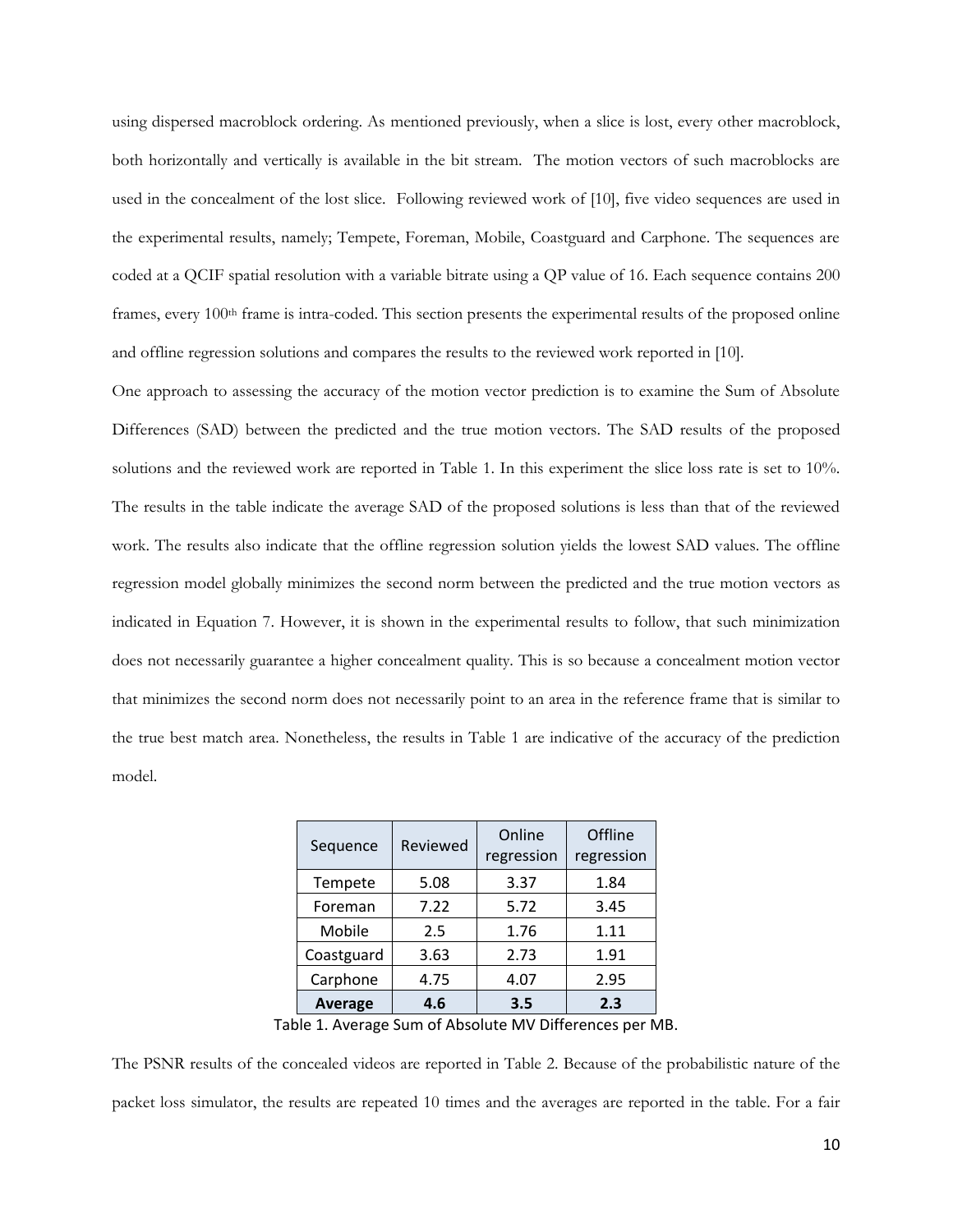comparison, the result of the packet loss simulator for a given repetition is saved and used for assessing the concealment quality of the reviewed and proposed solutions.

Part (a) of the figure reports the concealment results with 10% slice loss rate and part (b) reports the results for with 5% slice loss rate. The results indicate that the average PSNR of the online regression is superior to both the reviewed work and the offline regression. This result is intuitive because the regression model is computed on macroblock basis and it makes use of both spatial and temporal dimensions for concealment as explained previously. The results also indicate that the concealment PSNRs of the reviewed work and the offline regression are very similar. This result is interesting taking into account simplicity of the offline regression solution.

| Reviewed                   | Online<br>regression | Offline<br>regression |  |  |  |
|----------------------------|----------------------|-----------------------|--|--|--|
| 23.87                      | 25.92                | 25.7                  |  |  |  |
| 27.8                       | 28.9                 | 26                    |  |  |  |
| 23.67                      | 25.85                | 23.6                  |  |  |  |
| 26.12                      | 27.9                 | 24.7                  |  |  |  |
| 27.36                      | 28.9                 | 29.1                  |  |  |  |
| 25.8                       | 27.5                 | 25.8                  |  |  |  |
| (a) Slice loss rate of 10% |                      |                       |  |  |  |
| Reviewed                   | Online<br>regression | Offline<br>regression |  |  |  |
| 25.74                      | 28.4                 | 28.39                 |  |  |  |
| 29.5                       | 30.7                 | 27.7                  |  |  |  |
| 25.9                       | 27.5                 | 26.35                 |  |  |  |
| 27.3                       | 29.1                 | 26.6                  |  |  |  |
| 28                         | 29.3                 | 29.9                  |  |  |  |
| 27.3                       | 29.0                 | 27.8                  |  |  |  |
|                            |                      |                       |  |  |  |

(b) Slice loss rate of 5%

Table 2. Average PSNR with MV concealment.

Repeating the results of Table 2 for the proposed online regression solution without the use of the temporal direction for concealment, i.e. Equations (5) and (6), results in an average concealment quality of 26.7 dB and 28.7 dB for the 10% and 5% slices loss rates accordingly. This indicates the importance of using the temporal direction in error concealment as expected. Lastly, and for completeness, since the packet loss simulator was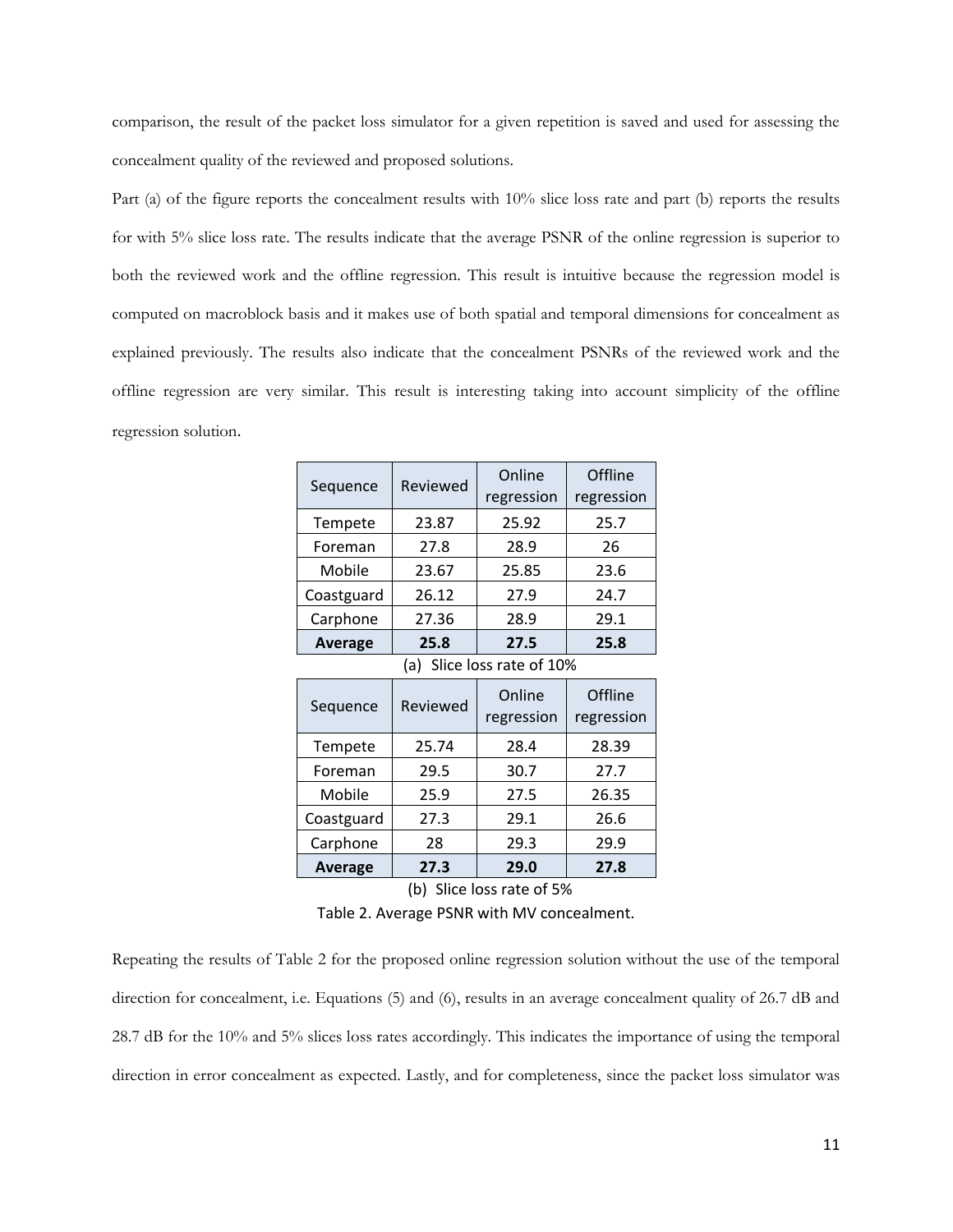ran many times as mentioned above, the average standard deviations of the concealment results are 0.35dB, 0.3dB and 0.29dB for the reviewed, online regression and offline regression accordingly.

In addition to the enhancements in the objective concealment results, subjective enhancements have also been observed. Figure 3 shows a number of examples where the erroneous regions are highlighted. The figure shows the original non-compressed images as a reference as well. The examples are repeated for the Tempete and the Mobiles sequences. It is shown that the proposed solutions result in less visual distortions as opposed to the reviewed work.



Original non-compressed Reviewed work







Proposed online regression Proposed offline regression (a) Tempete test sequence frame number 100



Original non-compressed Reviewed work

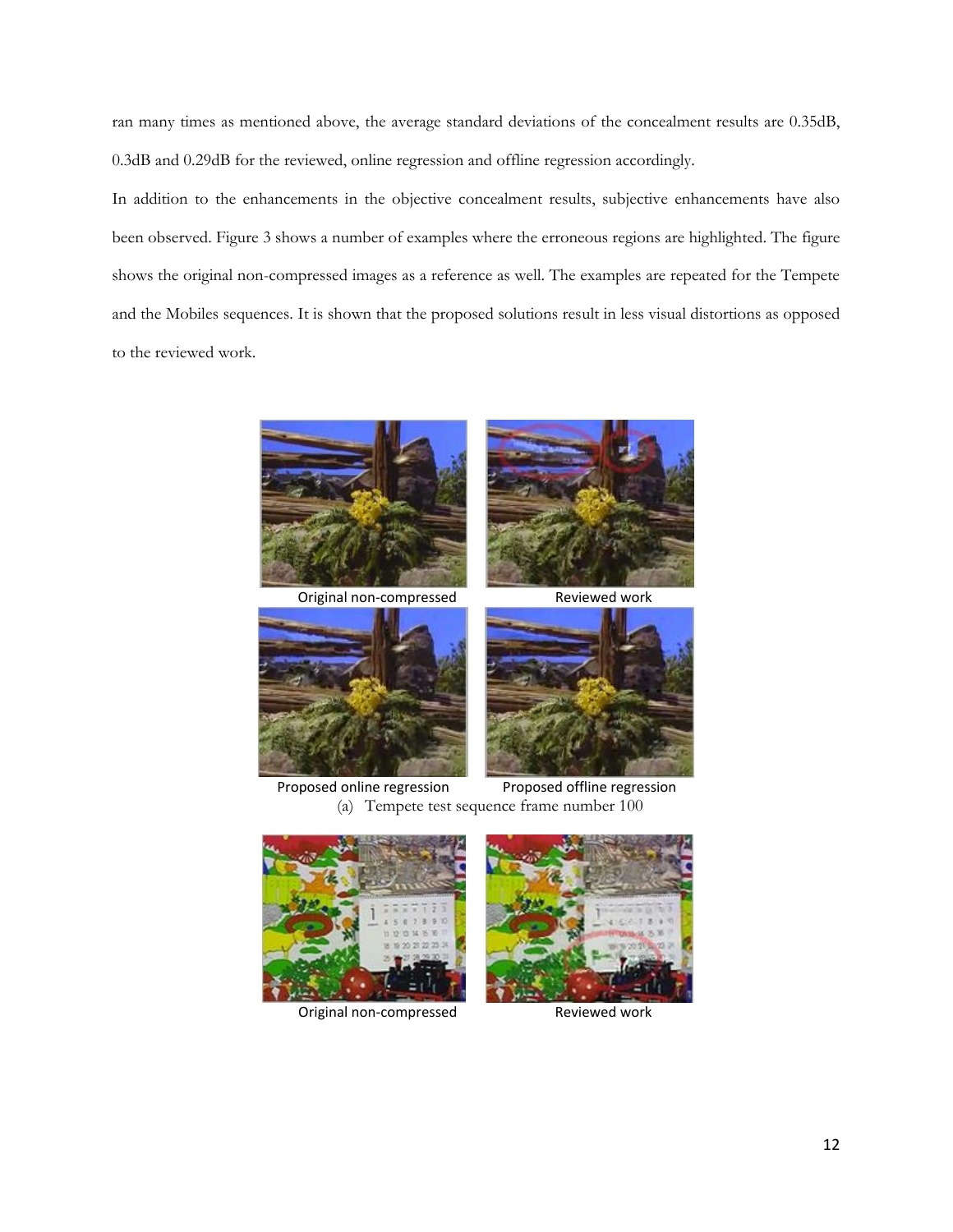

Proposed online regression Proposed offline regression (b) Mobile test sequence frame number 60. Figure 3. Example concealed images using the three concealment solutions of Table 2(a).

To further compare the proposed offline regression solution to the reviewed work, Table 3 examines the computational complexities of both approaches. The average time needed to compute the motion vectors of a concealed slice for all of the above-mentioned video sequences are reported in the table. It is shown that the proposed solution consumes a fraction of the time required to conceal the motion vectors using the reviewed work. This is so because in the offline regression solution, the model weights are computed offline prior to decoding. On the other hand, in the reviewed work, the model weights are computed using the horizontal and vertical information for each of the 4x4 sub-blocks in a MB. That is, the model weights are computed many times per MB during the decoding process. Hence the higher computational complexity as expected. Lastly, in the online regression solution, the computational complexity is expected to be higher than that of the reviewed work. This is so because an additional regression model is built for predicting the MVs based on the temporal direction. Therefore, the superior concealment results come at the expense of higher computational complexity.

|                                 | Reviewed | Offline regression | Online regression |
|---------------------------------|----------|--------------------|-------------------|
| Slice concealment<br>time (sec) | 0.138    | 0.03               | 0.22              |

Table 3. Average time needed to compute the MVs of a lost slice.

In summary, both of the proposed solutions use regression modeling for the prediction of lost MVs. However the two solutions are different in terms of model building, concealment quality and computational requirements. The online regression solution has the advantage of localizing the regression model to the neighboring region of a lost MB. Hence more accurate concealment results are achieved as reported in Table 2. The offline regression solution on the other hand, minimizes the squared differences between the actual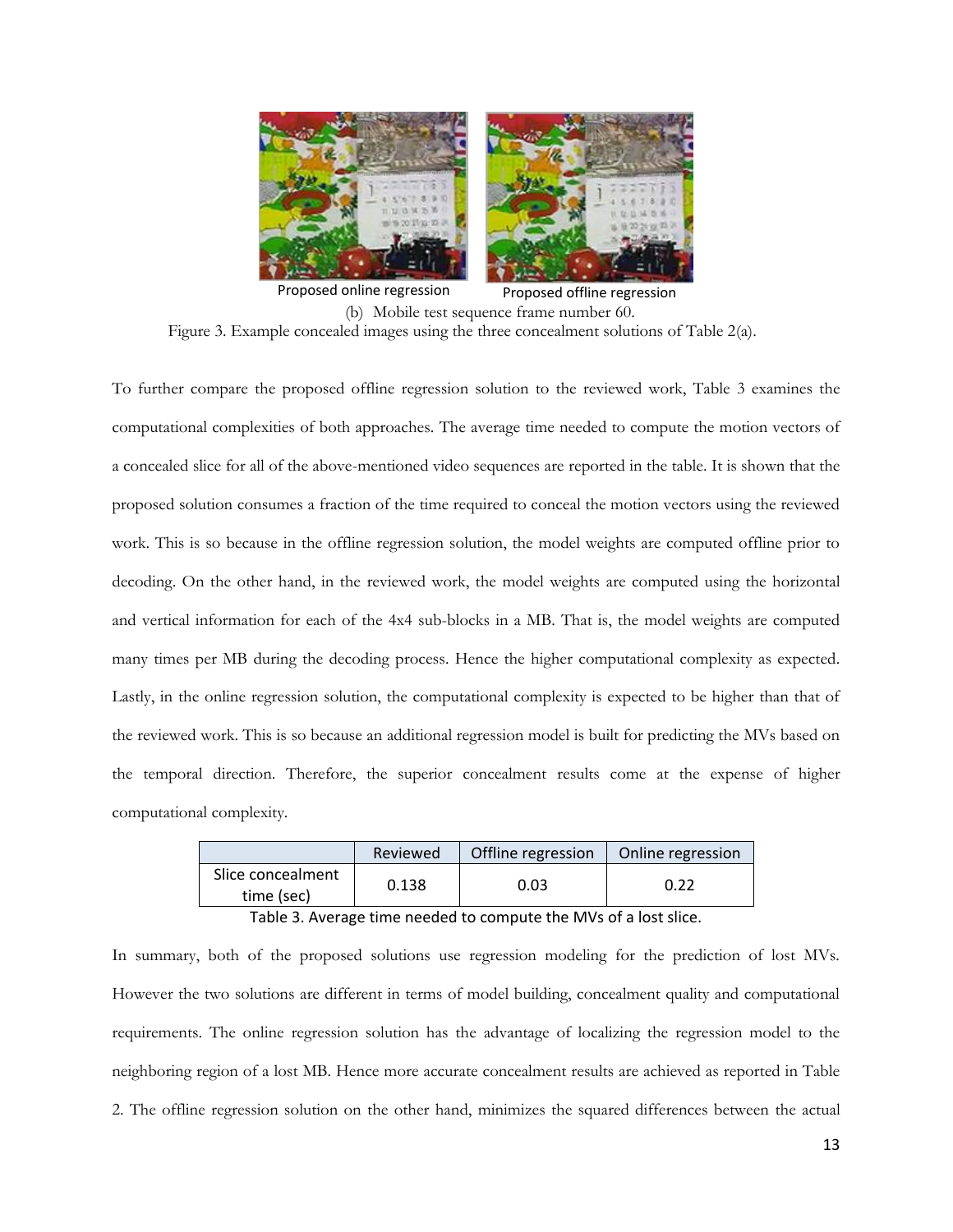and predicted MVs globally using information from the whole sequence as reported in Table 1. Moreover, in the latter solution the model weights are transmitted to the decoder since no modeling takes place at the decoder side. Hence low computational requirement for error concealment at the decoder side as reported in Table 3.

#### **4. Conclusion**

Online and offline polynomial regression modeling solutions are proposed for predicting the values of lost MVs in H.264/AVC video. The former solution generated higher concealment quality mainly because it is performed on sub-block basis. The latter solution, on the other hand, reduced the computational complexity at the decoder side because the regression models are built beforehand. In comparison to existing work, the online regression solution scored an average increase of around 2 dB in concealment quality. Additionally, in terms of processing time, the offline regression solution offered a speed up of around 4 times in comparison to existing work. Future work include experimenting with various machine learning approaches for the offline regression solution and adapting the whole concealment solution to the new video coding standard which is known as High Efficiency Video Coding (HEVC).

# **References**

[1] Recommendation ITU-T H.264 | ISO/IEC 14496-10:2009, "Advanced Video Coding for generic audiovisual services," March 2009.

[2] S. Kumar, L. Xu, M. Mandal, and S. Panchanathan, "Error Resiliency Schemes in H.264/AVC Standard," Elsevier J. of Visual Communication & Image Representation, 17(2), April 2006, pp. 425-450.

[3] T. Shanableh and M. Ghanbari, "Loss Concealment using B-pictures Motion Information," IEEE Transactions on Multimedia. 5(2), June 2003, pp. 257-266.

[4] B. Yan and H. Gharavi, "A Hybrid Frame Concealment Algorithm for H.264/AVC," IEEE Transactions on Image Processing, 19(1), January 2010, pp. 98-107.